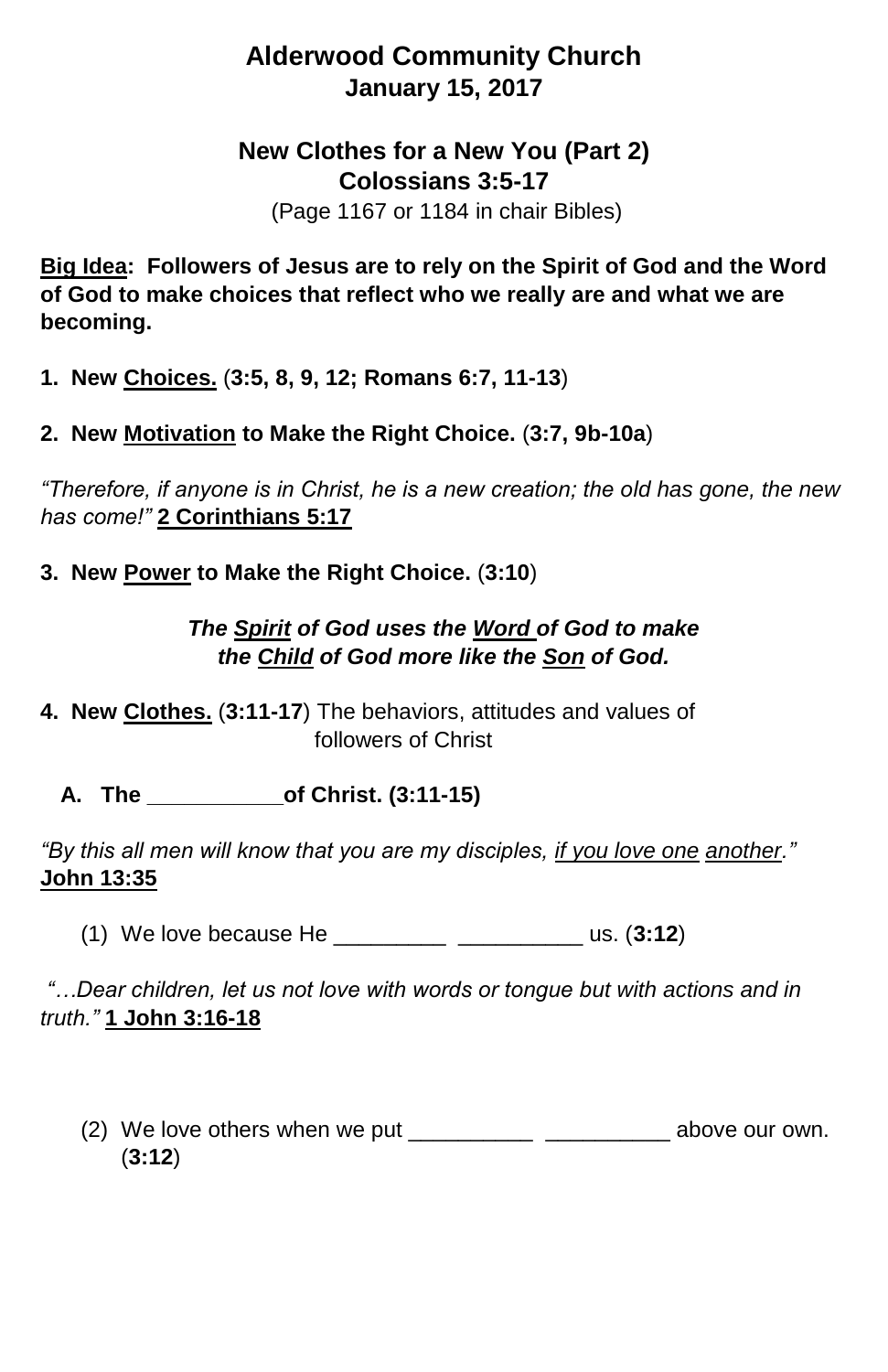- (3) We love others when we \_\_\_\_\_\_\_\_\_\_\_\_ \_\_\_\_\_\_\_\_\_\_ as fellow members of God's family. (**3:11,15**)
- (4) We love others when we respond to their shortcomings and offenses \_\_\_\_\_\_\_\_\_ \_\_\_\_\_\_\_\_\_\_\_. (**3:12b-13**)
- **B. The \_\_\_\_\_\_\_\_\_\_ of Christ. (3:16)**

*"If you hold to my teaching, you are really my disciples. Then you will know the truth, and the truth will set you free."* **John 8:31-32**

**C. The \_\_\_\_\_\_\_\_\_\_ of Christ. (3:17)**

*"And whatever you do, whether in word or deed, do it all in the name of the Lord Jesus."* **Colossians 3:17**

## **Sermon Questions:**

1. What practical lessons do you learn about your own growth in Christ-likeness from the imagery of "putting off/putting on"?

2. In **v.12** Paul reminds us of who we are in God's sight. Why is this important for growth in Christ-like character?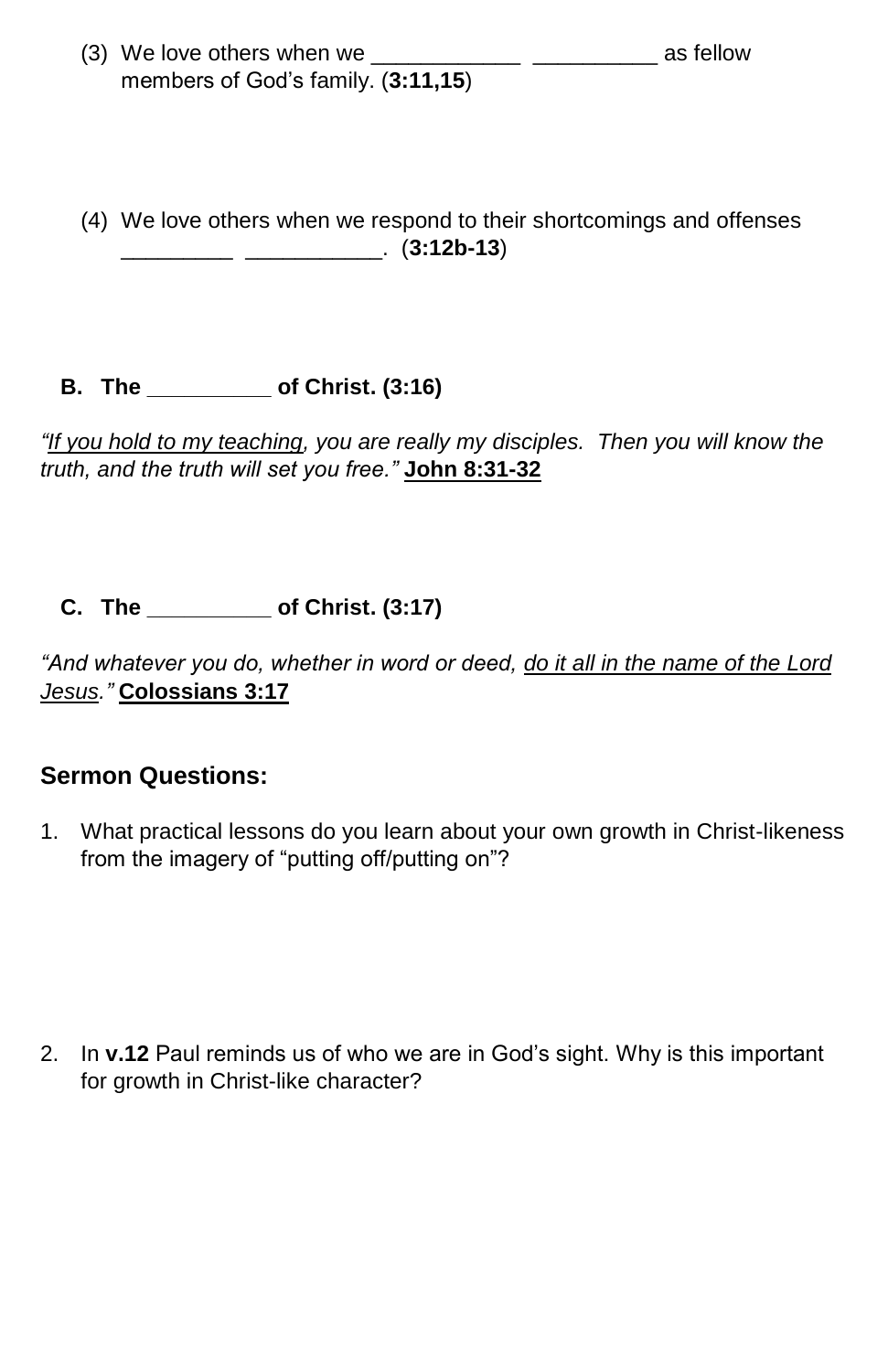3. Which of the character qualities in **vv.12-14** do you need to add to your spiritual "wardrobe"? How, specifically, will you do that?

4. Paul tells us the peace of Christ must rule our relationships (**v.15**). What do Christians do to disrupt the peace of Christ in the community of believers?

What attitudes, actions, or words do you need to adopt to let the peace of Christ rule in your relationships?

5. In **v.16** Paul calls believers to let the word of Christ dwell richly in them. Read the following verses. How do they expand your grasp of what that involves?

## **John 15:7**

**James 1:21-25**

**2 Timothy 2:15**